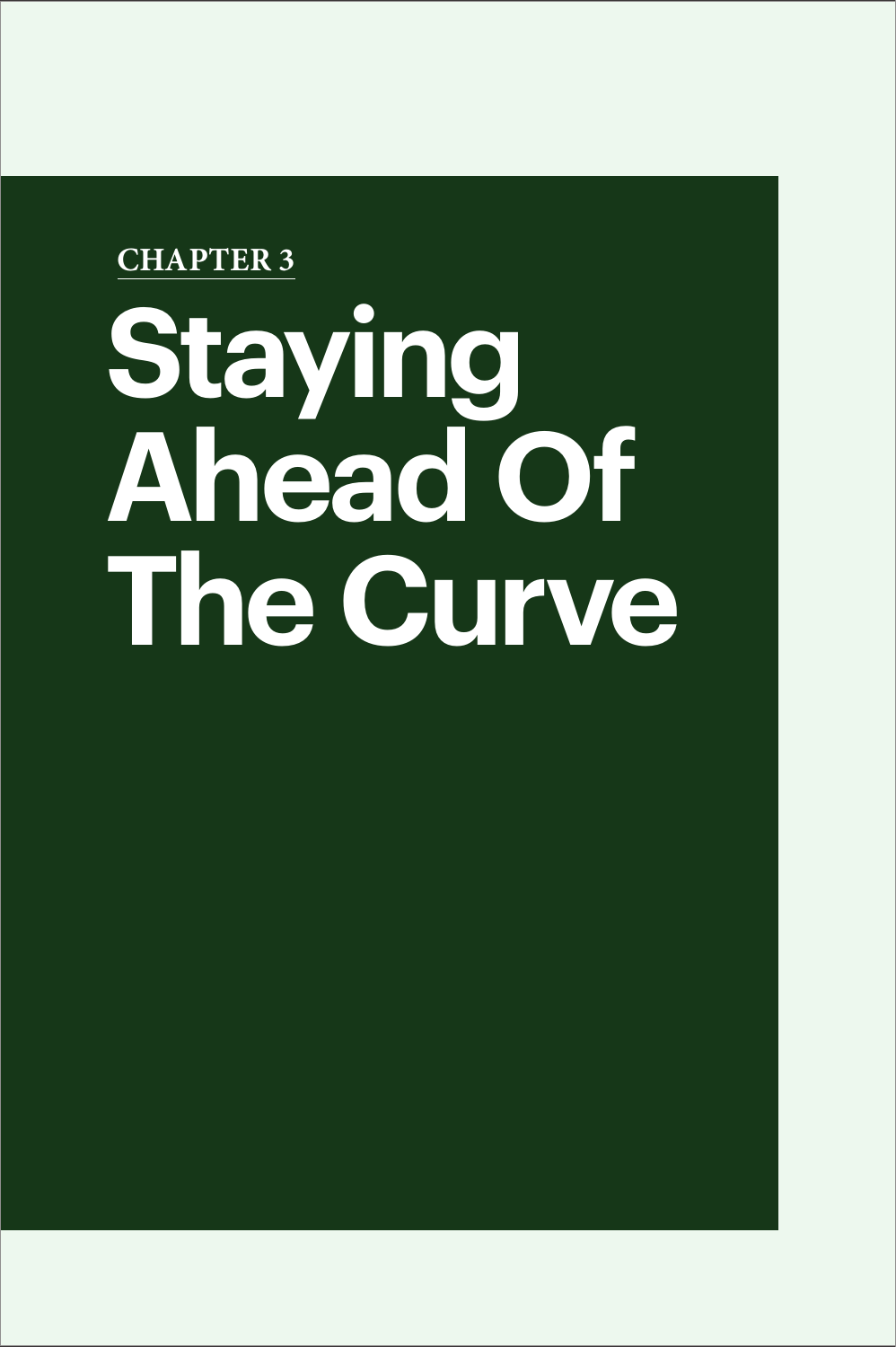Evaluating a febrile cancer patient is bread and butter for an Infectious Diseases (ID) physician, but when I started typing, I froze. I had interviewed and examined him mechanically, but as I entertained the diagnostic possibilities, I started trembling. A few days earlier, we had just confirmed Singapore's first case of infection with the virus from Wuhan. Unsurprisingly, it was a tourist from the city. The patient I had just seen had certainly not travelled, but what if he had, just before his admission, hosted friends or relatives from China? What if he had a family member who worked in the travel industry? I had to ask him more questions.

But he was breathless and coughing. Was this the Wuhan pneumonia? I looked at the cancer patients in the room and all my hairs stood on end. I saw visions of SGH being castigated in the media for spreading the infection to a roomful of cancer patients.

After collecting myself, I made my clinical recommendations on the computer and headed to the next patient on my list. I told myself that none of us in SGH had done wrong – the patient<sup>1</sup> did not fulfil the Ministry of Health's (MOH) criteria for a suspect case. Although we had not broken any rules, my mind was racing with all the what ifs. This time, I told myself, SGH would not experience intra-ward transmission. All patients with symptoms that were even vaguely suggestive of this novel infection had to be segregated till proven otherwise.

Fortuitously, I bumped into Chian Min<sup>2</sup> and voiced my concerns. He understood immediately. We discussed various ways of minimising the risk of contagion. A ward for patients with respiratory complaints would be a perfect solution. By luck, I also met Ghee Chee3 , and was also able to sell my ideas to him. If a ward could be found, he was happy to have his staff man the ward.

We called them Acute Respiratory Infection (ARI) wards. We made the rules as we went along. In that electrifying early period, every day, Ghee Chee and I met the consultants running the first three ARI wards and discussed all suspicious cases. We were determined not to miss any case of the novel coronavirus infection. We read the daily MOH press releases no matter what time they came out. We picked out the workplaces of the day's confirmed cases. These were relayed through text messages to the ARI staff. Every new cluster site mentioned was incorporated into the electronic medical record system so that frontline doctors would not miss these out in the contact history. The first consultants of the ARI wards – Leong Chai4, Melvin<sup>5</sup>, Jenny<sup>6</sup> and Yuyang<sup>7</sup> – were true heroes. They worked uncomplainingly in areas that did not have the usual safety nets of a purpose-built Isolation Ward (IW).

#### **TAN BAN HOCK**

Senior Consultant, Department of Infectious Diseases

<sup>&</sup>lt;sup>1</sup> This patient was eventually confirmed not to have COVID-19.

<sup>2</sup> Dr Loo Chian Min, Chairman, Division of Medicine and Senior Consultant, Department of Respiratory and Critical Care Medicine.

<sup>&</sup>lt;sup>3</sup> Dr Phua Ghee Chee, Head and Senior Consultant, Department of Respiratory and Critical Care Medicine.

<sup>4</sup> Dr Leow Leong Chai, Senior Consultant, Department of Respiratory and Critical Care Medicine.

<sup>5</sup> Dr Melvin Tay, Senior Consultant, Department of Respiratory and Critical Care Medicine.

<sup>6</sup> Dr Jenny Hsieh, Associate Consultant, Department of Internal Medicine.

<sup>&</sup>lt;sup>7</sup> Dr Tan Yuyang, Consultant, Department of Internal Medicine.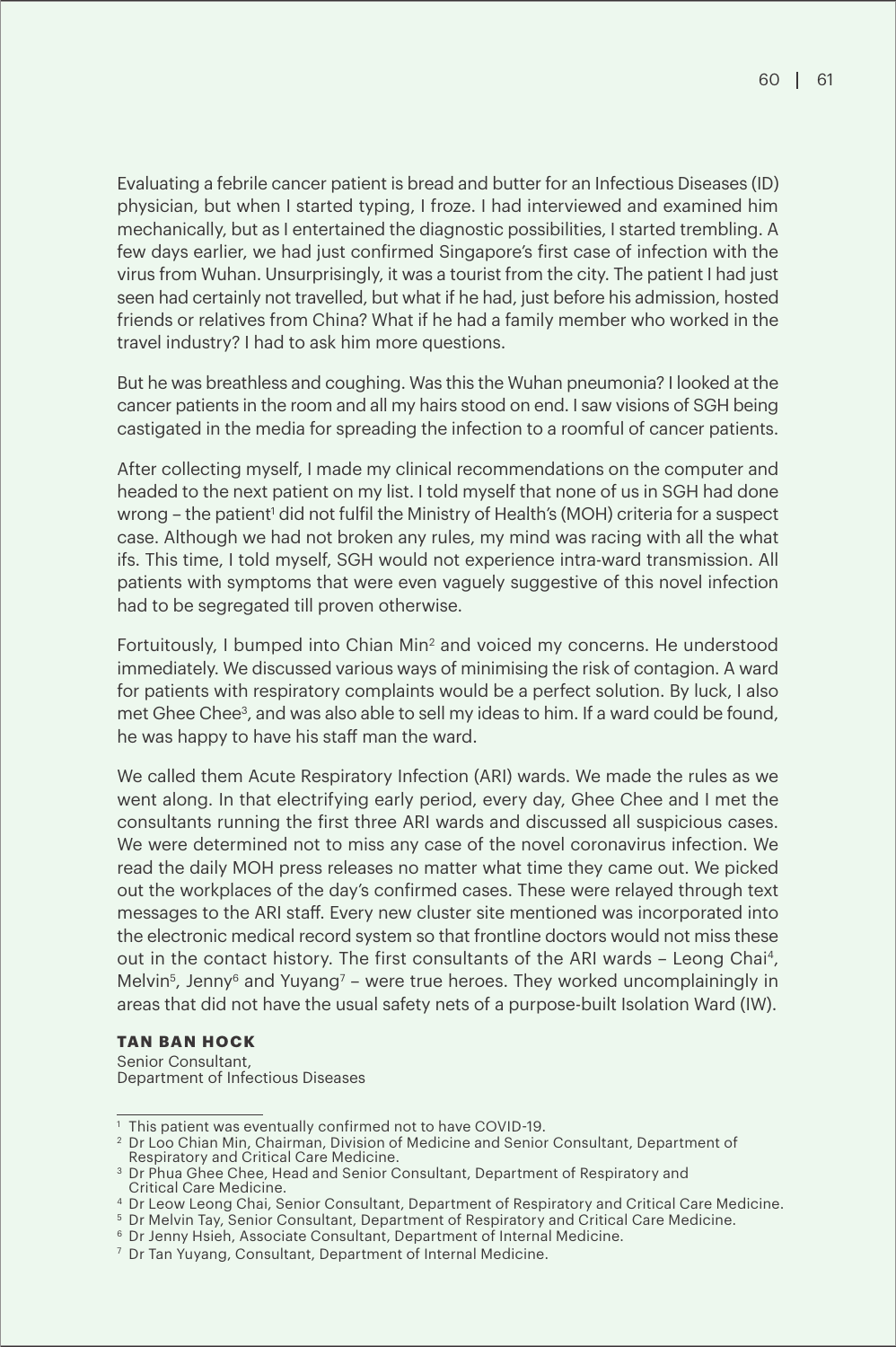## **SHADOW-BOXING AN UNKNOWN ENEMY**

News of the horrifying extent of the outbreak from Wuhan filtered through to us from multiple sources, but what stuck in my mind were personal stories and terrible experiences from frontline workers in China describing the severity of the outbreak and the toll it had taken on them physically and mentally.

We read constantly to try and keep up with the barrage of news and literature updates as it was crucial for our job. We had to know where the latest hotspots were, what occupations were now more at risk, which nationalities were more likely to be affected, and update our daily historytaking template accordingly. We had to know what the latest research was showing. Was the virus airborne? How long did it survive on surfaces? Could we risk-stratify patients based on biomarkers? The daily sharing sessions led by senior ID physicians were instrumental in distilling and spreading information to our teams. We then modified our workflow accordingly. If it didn't work well, we tried something else. It was both refreshing and exhilarating at the same time.

Whatever concerns or fears that I had at the beginning were put to rest once the actual work started on the ARI wards. I knew that I had a good team of junior staff. The young doctors worked extremely hard to cope with the high daily numbers of admissions and discharges that came through the ARI wards. They looked out for each other all the time, from making sure that everyone's Personal Protective Equipment (PPE) was put on properly to checking that swabs were taken in a safe and timely manner to meet the tight timelines. This was crucial for ensuring that beds were freed up for the new admissions<sup>8</sup>. The juniors covered each other constantly, for meals, breaks and calls. We joked to keep our spirits buoyant and to distract from what was happening to frontline healthcare workers in Wuhan. The enthusiasm, commitment and competence that they demonstrated, in responding to this unknown and potentially deadly situation, really impressed me and made me feel silly for having had doubts and fears.

> There was not a single murmur of complaint or unhappiness from the young doctors. In fact, it was the opposite; they were even fighting to volunteer when the need arose.

Leow Leong Chai, Senior Consultant, Department of Respiratory and Critical Care Medicine

<sup>&</sup>lt;sup>8</sup> Patients were discharged from the ARI wards only after they had tested negative for the virus at least twice. Reports indicated that people presenting very early in the illness might not yield positive swab results, so the swabs had to be done on different days, and the interval between swabs varied depending on the clinical presentation.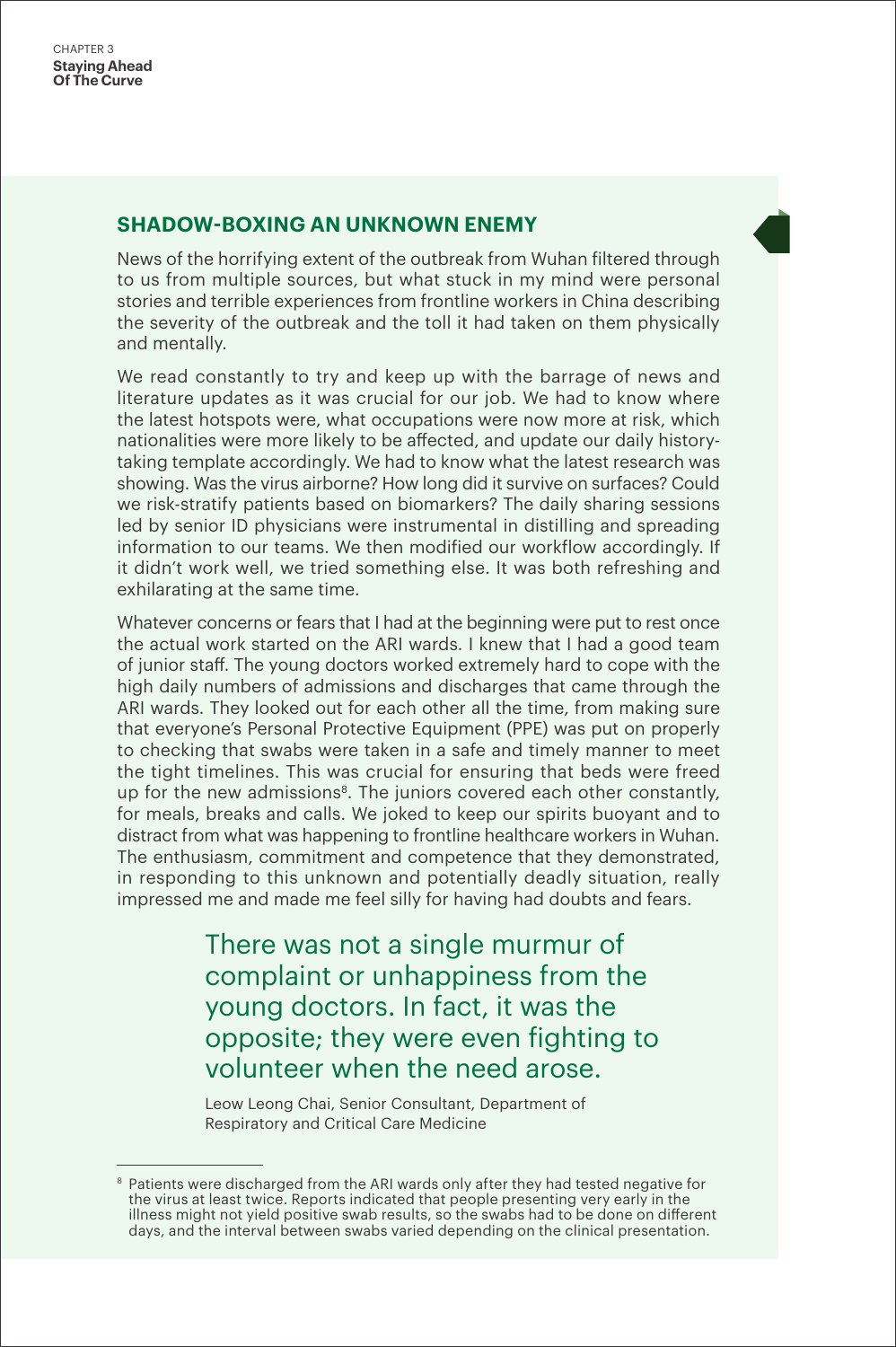# **Creating new workflows**

There was no blueprint or standard operating procedure for the ARI wards, so the teams had to fly the plane while building it. The purpose and objectives were clear – to look for and limit possible spread of infection. Each zone was manned by a dedicated team, 24/7, that would not work elsewhere.

But there were problems aplenty. When the ARI teams requested subspeciality consults, some specialists required the patients to be tested negative for the virus two times over before reviewing them. Others insisted on the patients being cleared and transferred to a "safe" ward before evaluation. When procedures needed to be done in another part of the hospital, transporting the patient under full infection control precautions was an exercise in patience and endurance because of the need for strict attention to detail. Thankfully, the hospital Command Centre was unwavering in its support. ID physicians Limin Wijaya<sup>9</sup> and Chua Ying Ying10 were indefatigable – negotiating patiently with multiple departments to develop protocols to smoothen the workflow.



<sup>9</sup> Dr Limin Wijaya, Senior Consultant, Department of Infectious Diseases.

<sup>&</sup>lt;sup>10</sup> Dr Chua Ying Ying, Senior Consultant, Department of Infectious Diseases.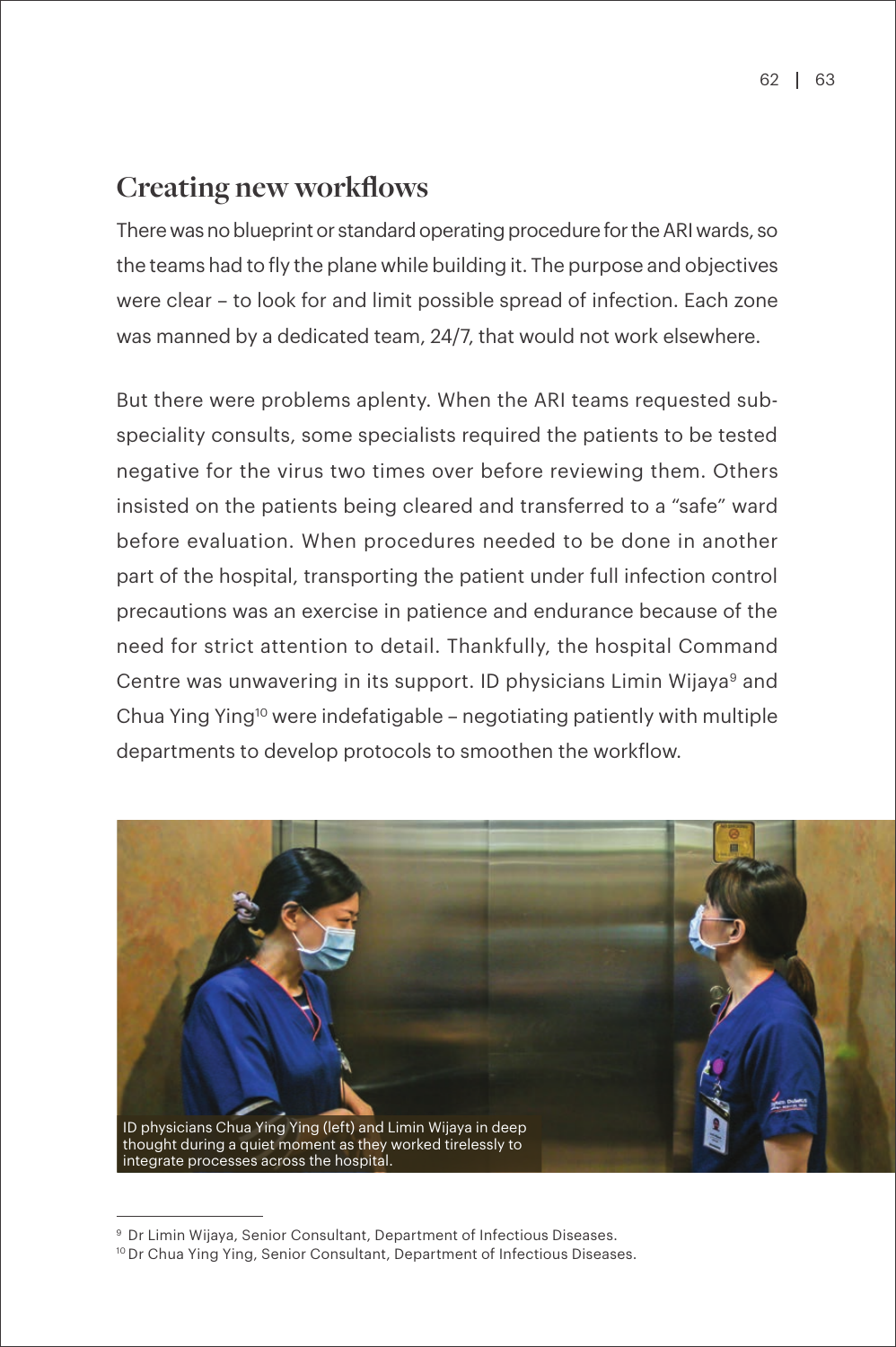#### **THE PURPOSE OF THE ARI WARDS**

All official definitions, from MOH, the World Health Organisation (WHO) and the US Centres for Disease Control and Prevention (CDC), for a suspect case of the novel infection combined symptoms with epidemiologic exposures. Thus a person with cough was a suspect only if he or she had been in contact with a known case of the novel coronavirus infection, or had travelled to an area experiencing community transmission of the infection.

The ARI ward, on the other hand, was meant for persons who had suggestive respiratory symptoms but no known epidemiologic exposure, or whose exposures were considered remote. Such persons could only be infected if they had been exposed to asymptomatic intermediaries, and then only if asymptomatically infected persons were capable of transmitting the virus. This would soon become fact, but in late January 2020, it was based only on a statement from a spokesman for the Chinese government, as reported by China Central Television and the local media on 26 January 2020.

The ARI wards formed an isolation zone for people who fell through the cracks of the official definitions of a suspect, as illustrated by the patient described below. In this case, the patient herself had not visited the church, and her sister was not yet proven to have the infection.

ID physician Tan Ban Hock recollected. "One Sunday morning, a few days after we had opened the ARI wards, Leong Chai brought up a patient for discussion. She had prolonged symptoms of a respiratory tract infection as well as lymphopenia<sup>11</sup> on the blood counts. He dropped the bombshell in his next sentence – the patient's sister frequented the church at the centre of Singapore's then-largest cluster and had been admitted to Tan Tock Seng Hospital a day or two before. The patient was moved promptly to an IW and her roommate was not allowed out of that room till multiple tests adequately excluded the infection in both of them. Once again, we had to develop the rules according to the circumstances. But soon, a true positive was found in the ward. They were uncommon, but every case reminded us that there was no room for complacency."

<sup>11</sup> A deficiency of lymphocytes, a type of white blood cell. Lymphopenia was recognised as a feature of the novel infection very early on. Lymphopenia is not unique to COVID-19, but in the correct setting, it is a clue to the diagnosis.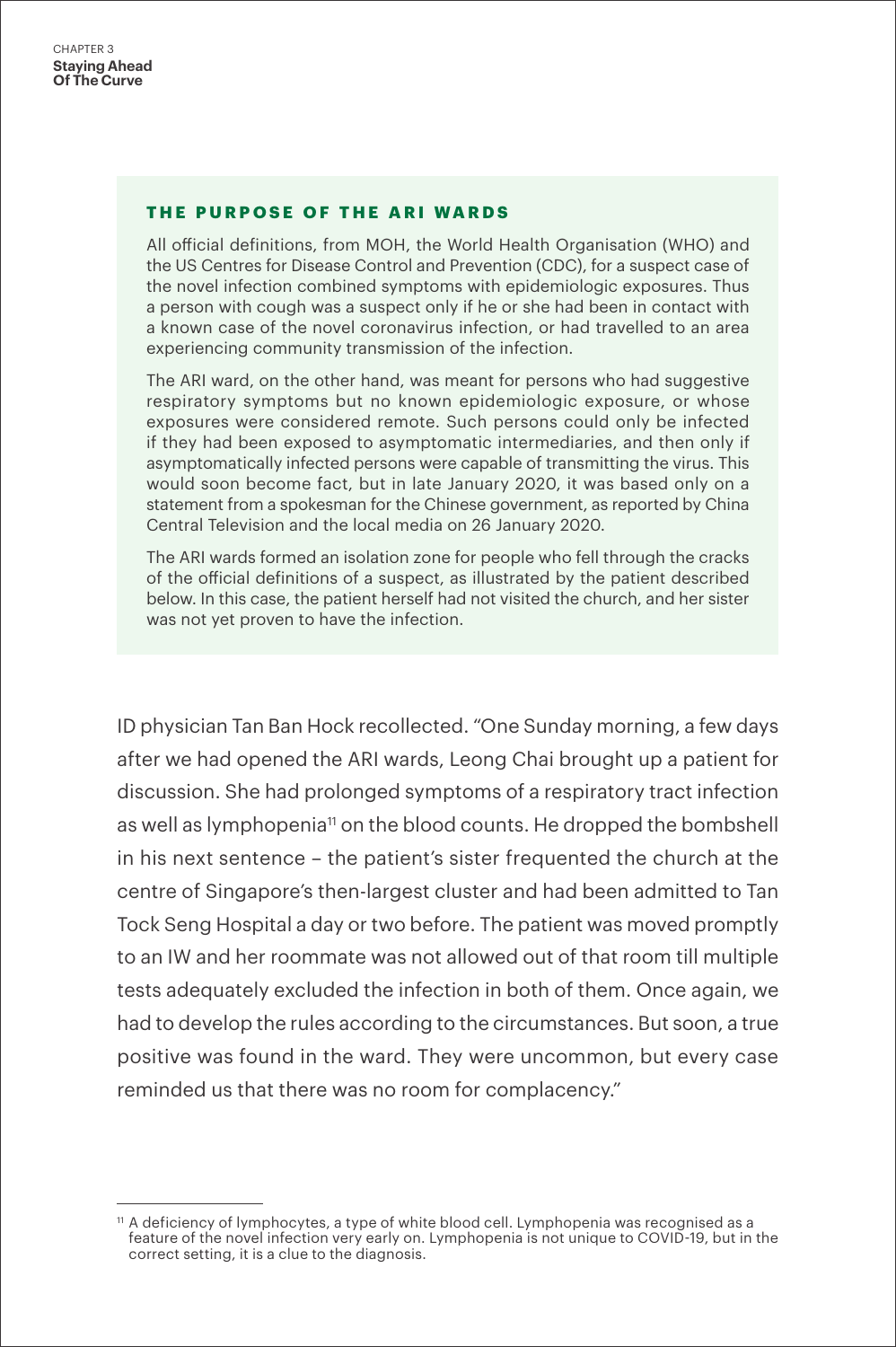# **Staying true to the purpose**

As worries about unwittingly missing a case grew, more and more patients were admitted to ARI wards and the number of wards had to be expanded. In each ARI ward, the number of beds per cubicle was reduced and this impacted hospital bed capacity. Designating a new ward as an ARI ward meant complex logistics and administrative challenges. The ARI proponents received untiring support from a steadfast team of administrators – the unseen and unheard – who oiled a growing machine that had sprung from the scars of SGH's painful experience with SARS. This backroom team became the Division of Medicine's Preparedness and Response capability – Ratna binte Abdul Rahman<sup>12</sup>, Grace Kwek<sup>13</sup>, Ang Yilin<sup>14</sup>, Ho Wanqi<sup>15</sup> and Tan Shuxian16.

> Sometimes, an ARI ward opened the next day or on a Friday evening. There would be a mad scramble to change the roster of the Division of Medicine. Luckily, every time we called a Head of Department, he or she would agree. We had to know which doctor had failed mask-fitting – they could not be assigned to the IW or ARI wards. Because things happened very fast, all of us were checking our phones all the time, day and night, even on weekends. Many people may not think much of medical administrators, but after COVID-19, even our family members realised that medical administrators mattered too.

Ang Yilin, Senior Executive, Division of Medicine

<sup>&</sup>lt;sup>12</sup> Ratna binte Abdul Rahman, Senior Manager, Division of Medicine.

<sup>&</sup>lt;sup>13</sup> Grace Kwek, Senior Executive, Division of Medicine.

<sup>14</sup> Ang Yi Lin, Senior Executive, Division of Medicine.

<sup>15</sup> Ho Wan Qi, Healthcare Management Executive.

<sup>&</sup>lt;sup>16</sup> Tan Shu Xian, Senior Executive, Division of Medicine.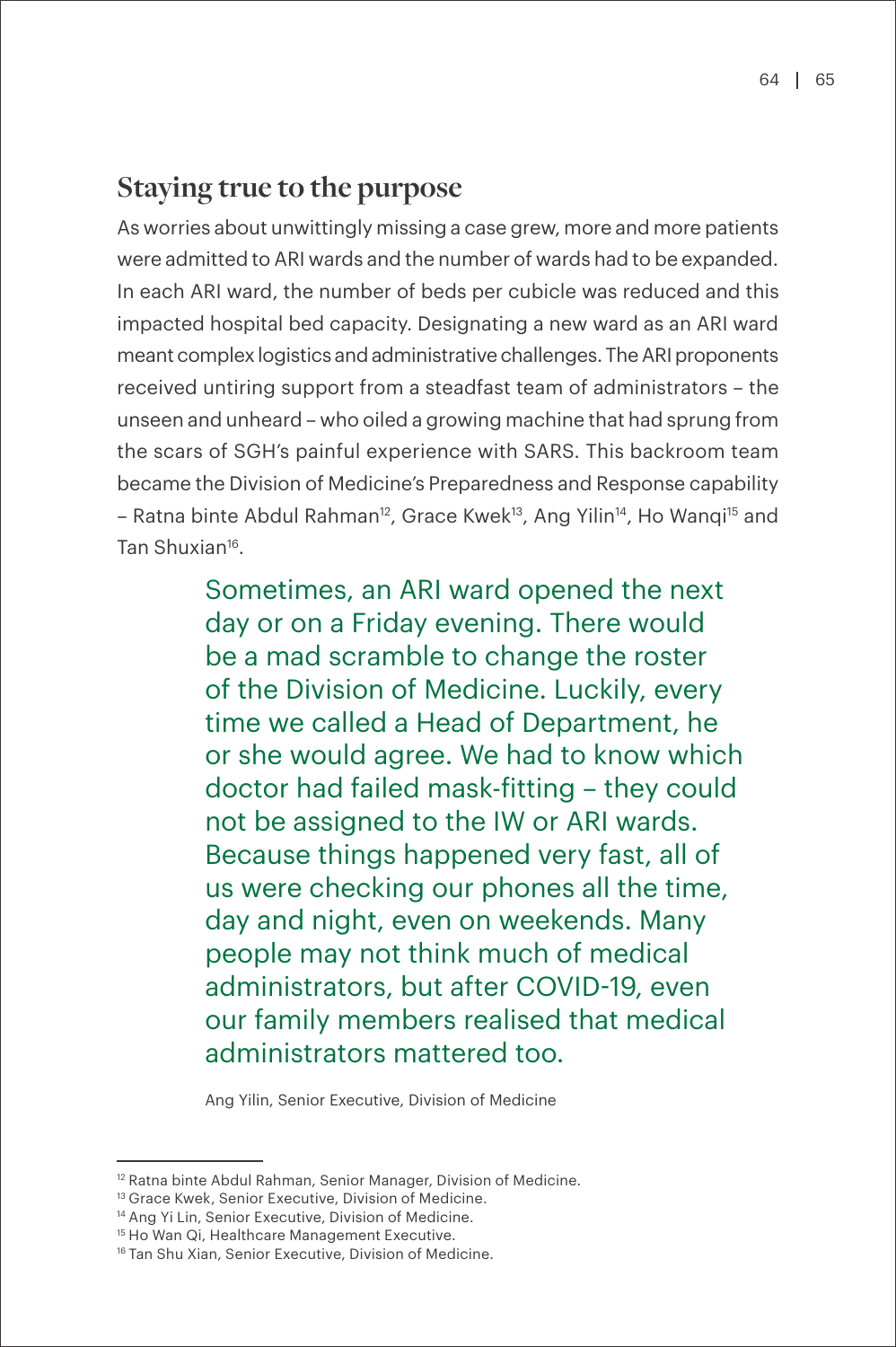#### **IMPACT OF THE ARI WARDS**

From 5 February to 18 March 2020, 446 patients fulfilled MOH's criteria for a suspect case and were admitted to our IW – 15 of these tested positive for the novel virus. During the same period, 1,178 patients were admitted to ARI wards – five were tested positive. Although the yield appeared low, SGH stalwarts (SARS veterans in particular) recognised the positive impact of the ARI wards. We had prevented five clusters from forming in Singapore.

What could have been worse was that those clusters could have formed within SGH wards, spreading infection to staff and to vulnerable patients. The repercussions on staff morale and hospital reputation were unthinkable. The destination, though clearly not final, was (in the words of an old song) nevertheless worth the while.

These data from the statistical analyses performed by the ARI pioneers were published in an academic journal<sup>17</sup>.

# **You can't do without nurses**

As always, nurses were indispensable. Nurse Nanthakumahrie d/o Gunasegaran18 was tasked to convert and man ward 65B as an ARI ward. She recalled the early problems. "It was a real challenge to work with different nurses, all coming from different wards, with vastly different experiences in infectious disease management. The spectrum ranged from novice nurses who had worked for less than a year, to those from the neonatal units and operating theatres, who had not worked in an acute adult ward for years. Not having healthcare assistants added to the challenge. Everyone rolled up our sleeves and learnt from each other."

<sup>&</sup>lt;sup>17</sup> Wee LE et al. Respiratory surveillance wards as a strategy to reduce nosocomial transmission of COVID-19 through early detection: the experience of a tertiary-care hospital in Singapore. Infect Control Hosp Epidemiol 2020;41:820.

<sup>&</sup>lt;sup>18</sup> Nanthakumahrie d/o Gunasegaran, Nurse Clinician, Nursing Research.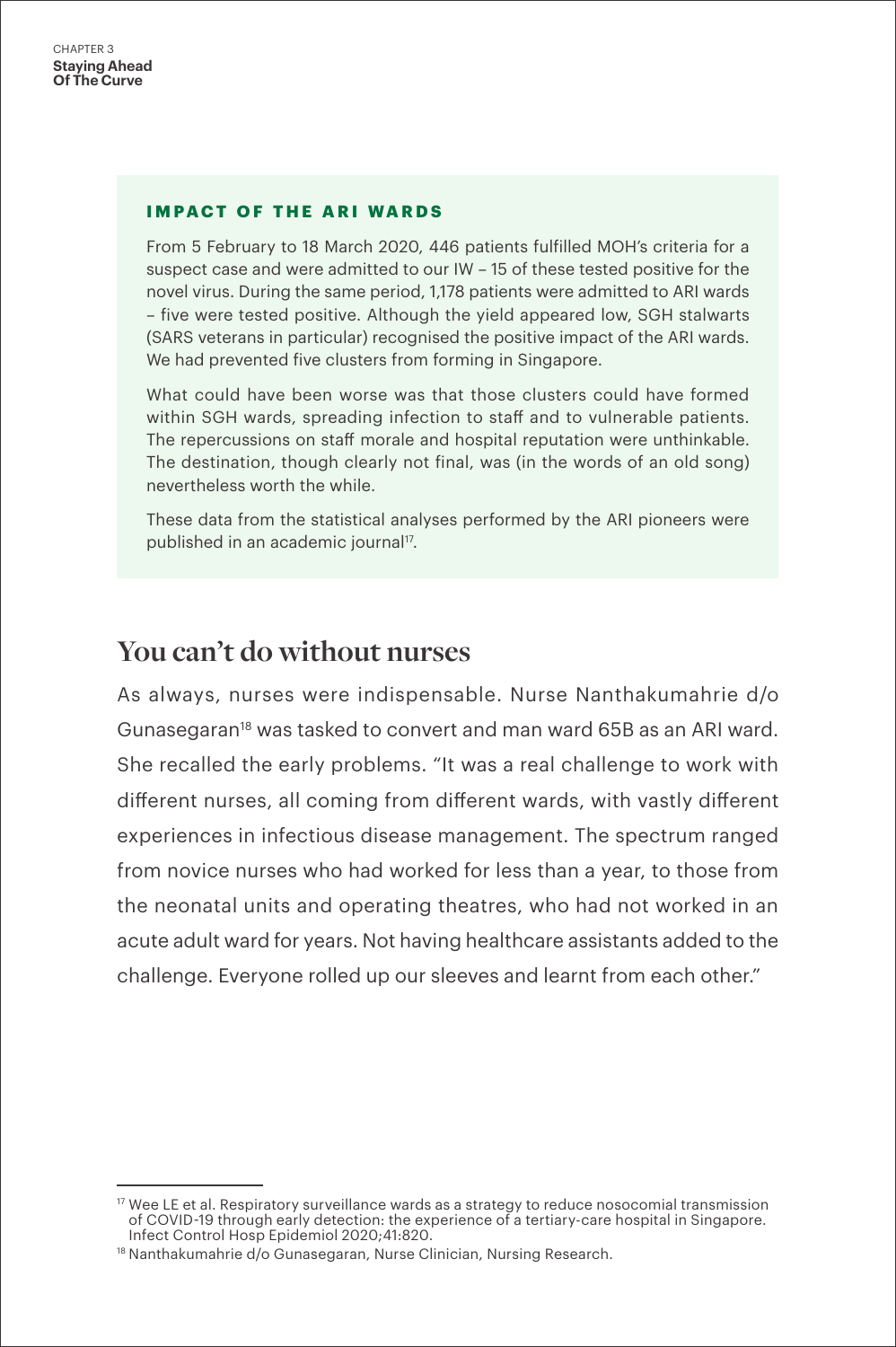The overwhelming majority of patients admitted to ARI wards were not anticipated to have the novel infection. Therefore, multi-bedded cubicles continued to be used, though with fewer beds in each cubicle to increase the distance between the patients and to minimise the number of people exposed, should a patient turn positive. When the diagnosis of infection was confirmed in such a multi-bedded cubicle, any patient who shared the cubicle was designated a Person Under Quarantine (PUQ). PUQs had to be carefully managed. If they still required inpatient care, they had to be transferred to a single room, preferably in an IW. If they were fit for discharge, they had to be quarantined according to national guidelines. The discharge process had to be carefully coordinated, and SGH soon had a small platoon dedicated to the tedious liaison with various external parties to ensure that discharged PUQs got to their place of quarantine safely without potentially infecting anyone else.

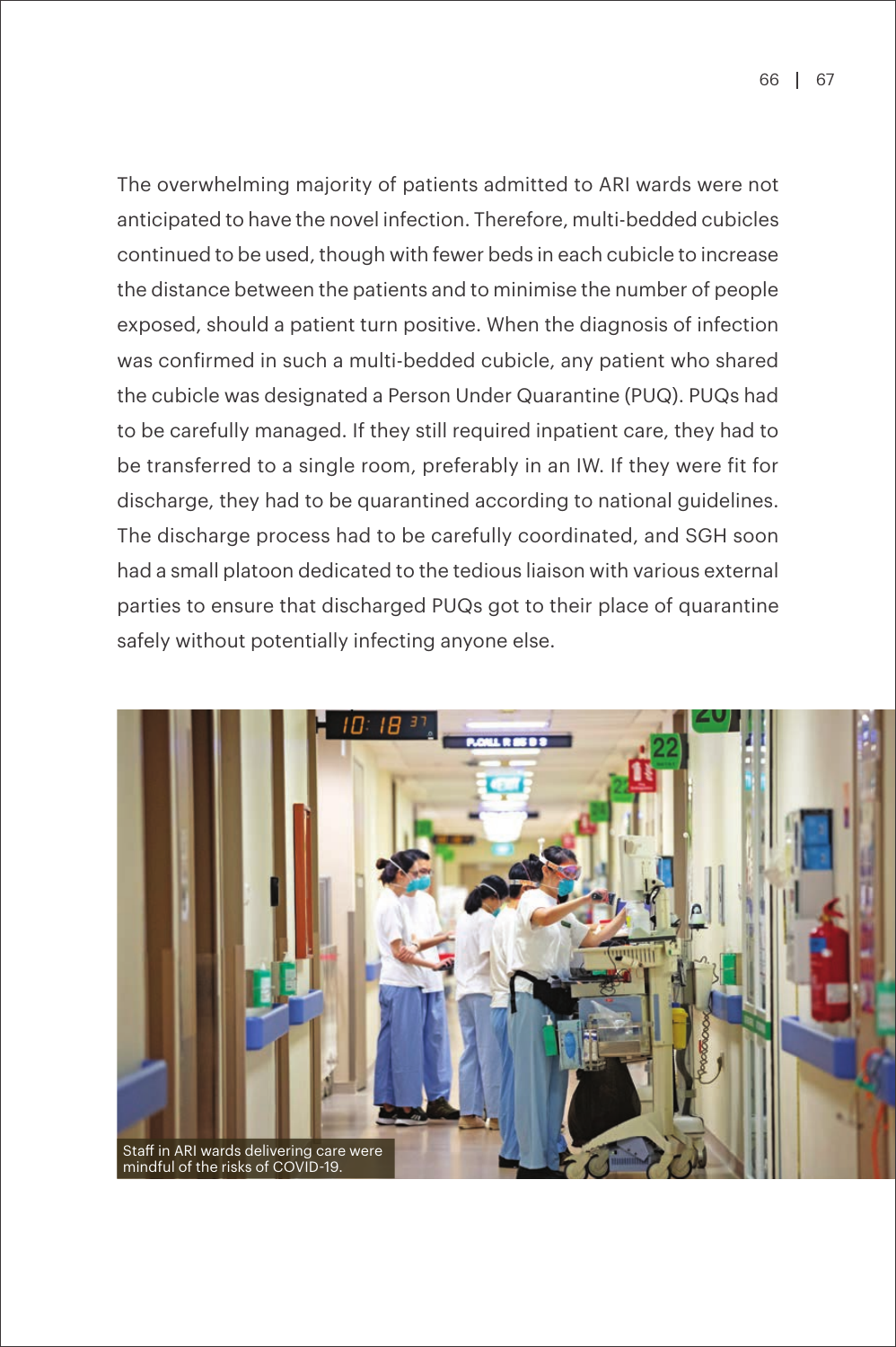

Nurse Kan Sook Han19 was assigned to be the nursing manager of ARI ward 67. "We had to create an entirely new procedure for patients discharged to designated community care facilities. The scale of collaboration and coordination was enormous. This involved a multi-disciplinary team – the coordinator who liaised with MOH, doctors, nurses, security officers and medical social workers. Without the dedication of every single person, there would have been a great mess and every day would have been a mad scramble."

Despite the careful planning, hiccups were inevitable. One patient, a PUQ, required home quarantine by national guidelines. He was in his mid-seventies, lived alone and could not cook. Officials from the various ministries had anticipated such a situation and the ward team was informed that a scheme for meal delivery could be activated. Still, the septuagenarian found himself without meals on his first day at home. Nurse Hartini binte Osman<sup>20</sup>, who was in charge of the ward to which he had been admitted, took it upon herself to rush over to his house with some dinner.

<sup>19</sup> Kan Sook Han, Nurse Clinician, Ward 45 (Respiratory Medicine).

<sup>20</sup>Hartini binte Osman, Senior Nurse Manager, Ward 73 (Internal Medicine).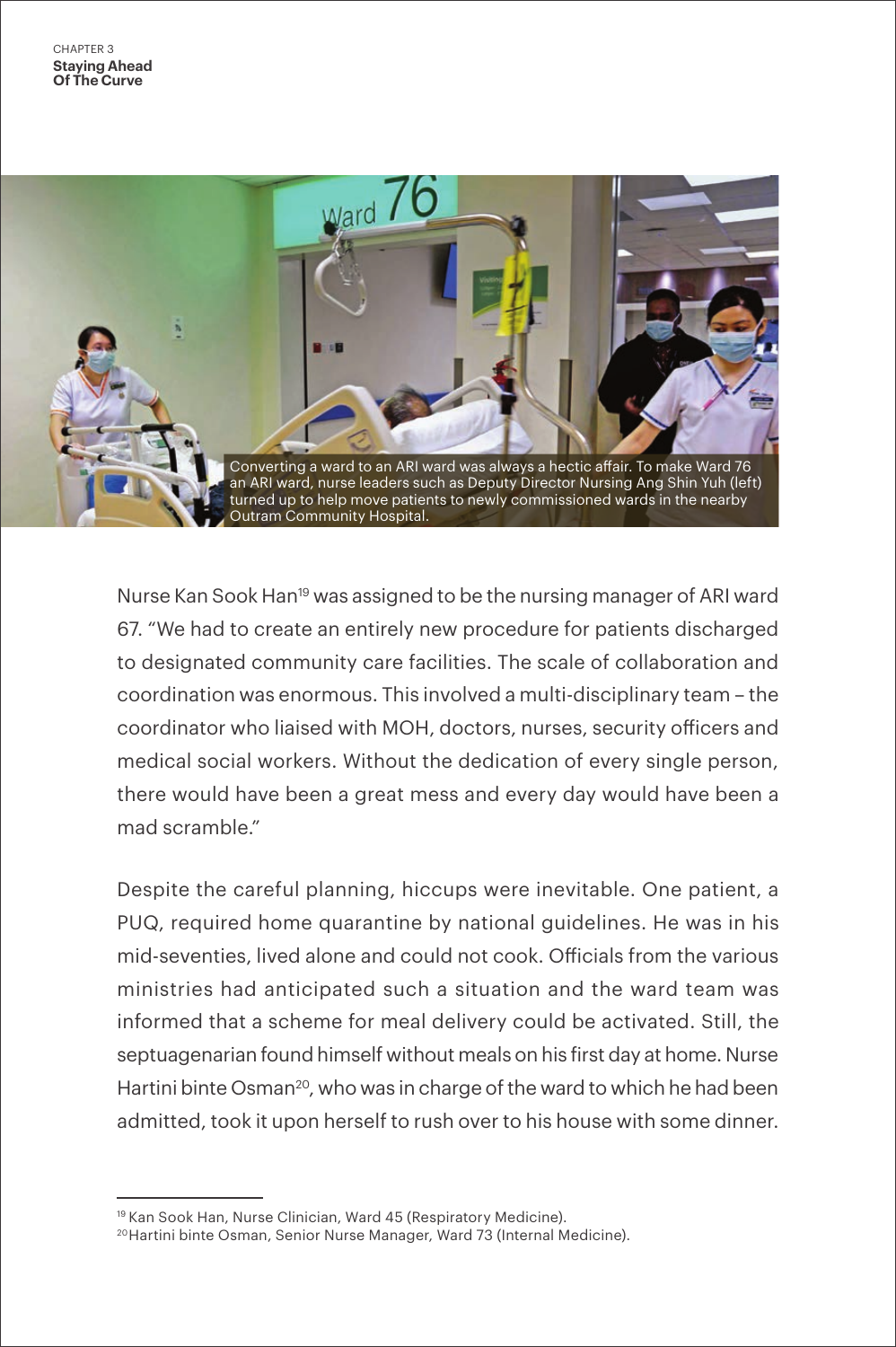# **Identifying the enemy**

The SGH Molecular Pathology Laboratory (MPL) was set up in July 2006. The initial vision was to consolidate molecular testing within the Pathology division. After SARS in 2003 and H1N1 in 2009, the MPL made preparations for the next pandemic. It was almost an obsession for the two molecular virologists, Chan Kian Sing<sup>21</sup> and Lynette Oon<sup>22</sup>, who always factored pandemic considerations into all their decision-making. In 2019, when the national stockpiles for laboratory reagents were dismantled, SGH maintained its own inventory. They had also put in place a streamlined respiratory swab processing protocol, and had purchased an automated liquid handler. These proactive steps to enhance the laboratory's capability would prove prescient.

> The SGH Molecular Pathology Laboratory (MPL) was critical to Singapore's response to COVID-19. They got out a new polymerase chain reaction (PCR)<sup>23</sup> test very quickly; they anticipated shortages in reagents and consumables and stockpiled in advance. They were among the first in the world to notice subtleties and idiosyncrasies of COVID-19 testing, and their expertise likely underpinned some of the frontline actions that led to SGH detecting cases that did not fit the existing MOH case definition at that time.

> Koh Tse Hsien, Head and Senior Consultant, Department of Microbiology

<sup>&</sup>lt;sup>21</sup> Dr Chan Kian Sing, Senior Consultant, Department of Molecular Pathology.

<sup>&</sup>lt;sup>22</sup> Dr Lynette Oon, Head and Senior Consultant, Department of Molecular Pathology.

 $23$  PCR tests detect the genetic material (nucleic acid) of micro-organisms and are generally considered the best test for picking up small quantities of micro-organisms.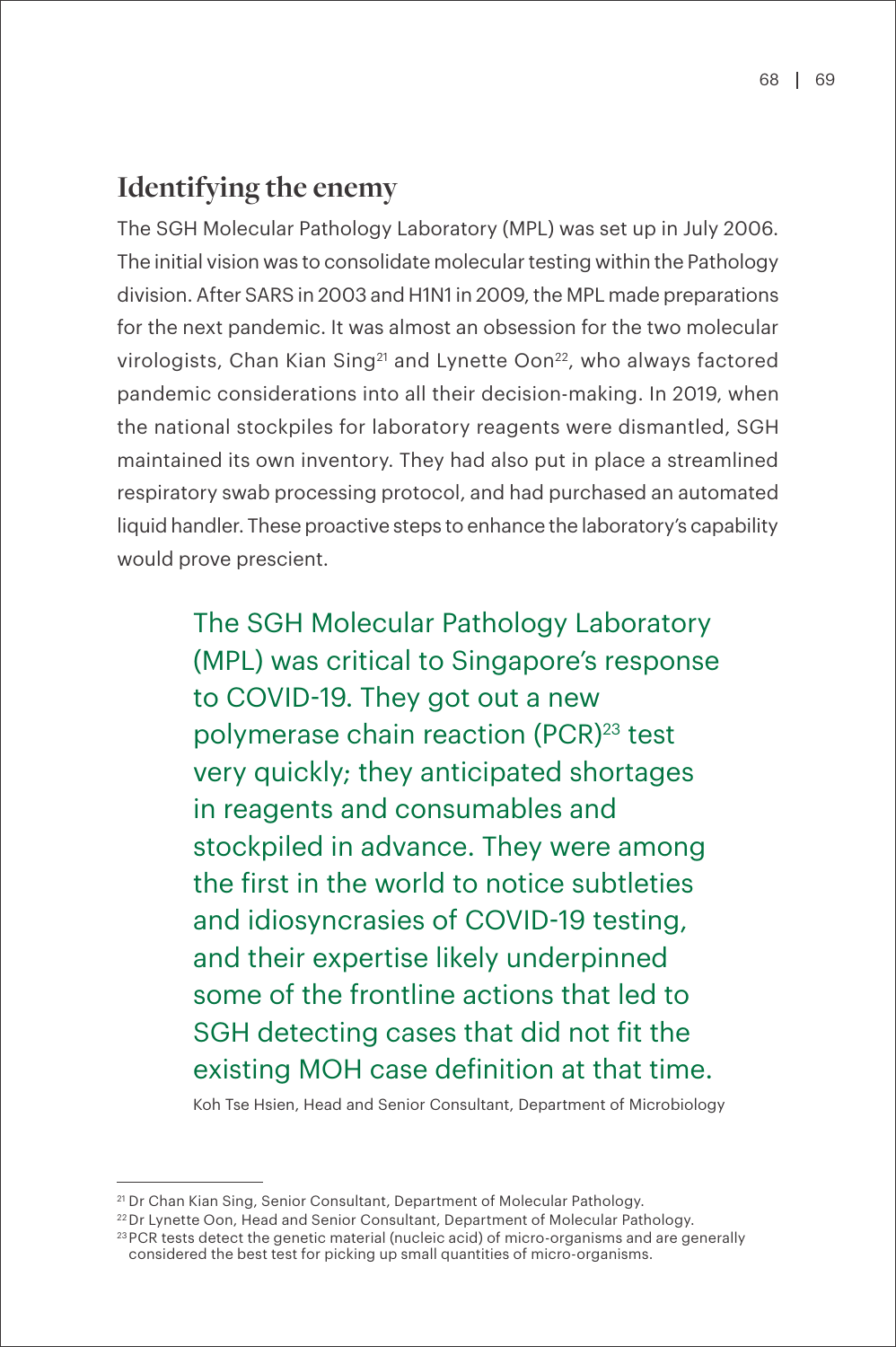On 30 December 2019, Lynette noticed a post on four cases of pneumonia of unknown cause on ProMED, a publicly available surveillance system that reports infectious diseases outbreaks around the world. A few days later, on 2 January 2020, MOH sent out a circular laying down the criteria for a suspect case of the novel infection and instructed that samples from such patients be sent to the National Public Health Laboratory (NPHL). On 8 January 2020, Chinese scientists reported finding from the affected patients a novel coronavirus, which was neither SARS-CoV nor MERS-CoV. At this point, the MPL knew that it was a matter of time before the the virus found its way to Singapore and decided to develop a test for it.

The complete genome of the novel coronavirus was made publicly available on 11 January 2020. By 13 January 2020, real-time PCR protocols were published on the WHO website. Cases were reported from Thailand and Japan on 15 January 2020 – the urgency of developing a diagnostic test was growing. MPL ordered primers and probes on 17 January 2020 and Lynette harried the vendors daily to expedite delivery.

The plan was to first use ribonucleic acid (RNA) extracts of SARS-CoV, which MPL had archived from the old days, as positive controls for the PCR. The team of scientists and technologists, notably Lim Kun Lee<sup>24</sup>, Kenneth Chan<sup>25</sup>, Yau Ee Xuan<sup>26</sup> and Bryan Tan<sup>27</sup>, worked tirelessly to modify and validate the PCR assay so that it was fit for clinical use. On 23 January 2020, the PCR assay for the novel coronavirus was ready for clinical use, making MPL the first service laboratory in Singapore to offer this test.

<sup>&</sup>lt;sup>24</sup>Dr Lim Kun Lee, Principal Medical Laboratory Scientist, Department of Molecular Pathology.

<sup>&</sup>lt;sup>25</sup> Kenneth Chan, Medical Laboratory Scientist, Department of Molecular Pathology.

<sup>26</sup> Yau Ee Xuan, Medical Laboratory Scientist, Department of Molecular Pathology.

<sup>27</sup> Bryan Tan, Medical Laboratory Technologist, Department of Molecular Pathology.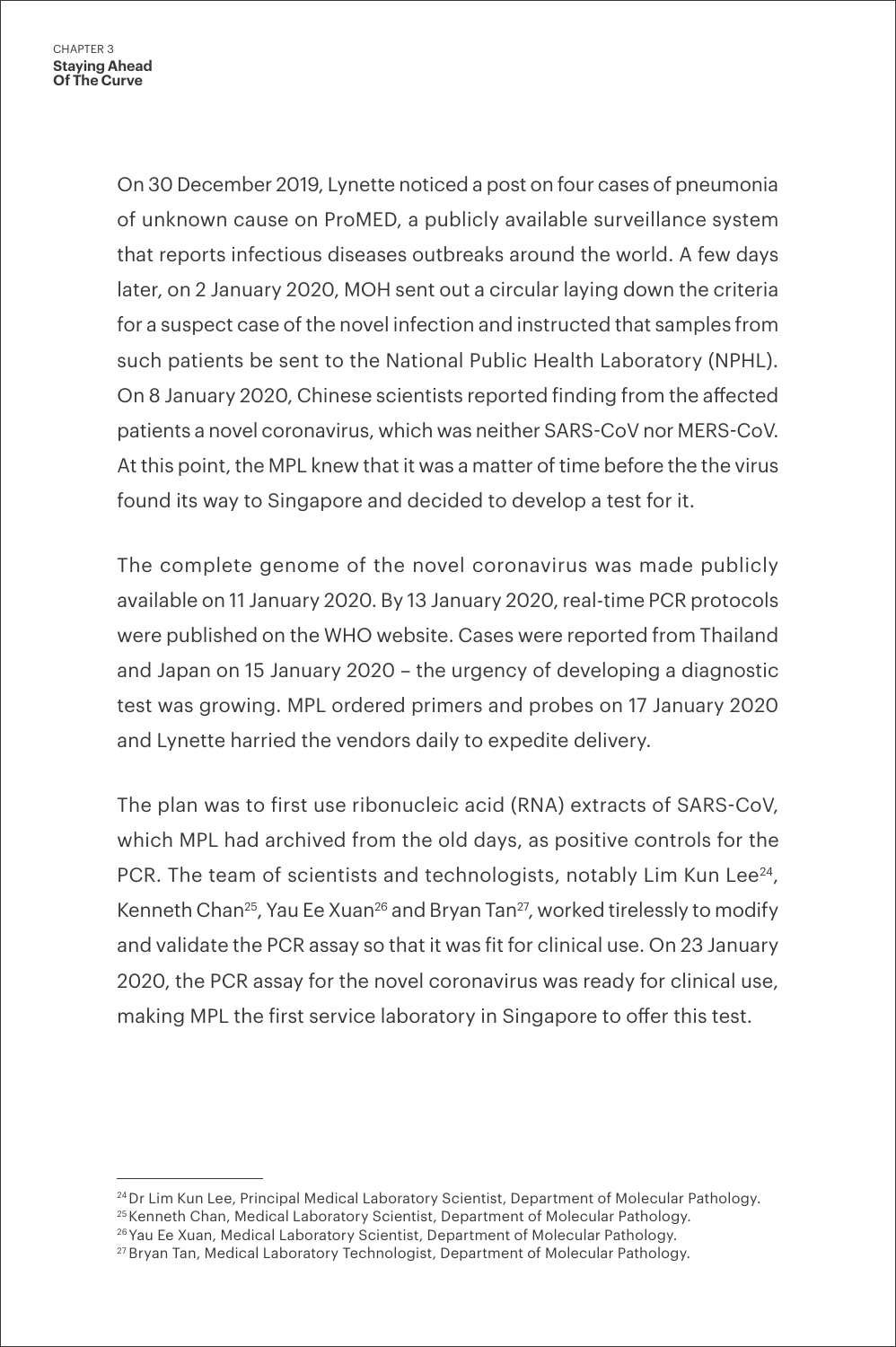The new test proved itself the very day it was first used – by detecting Singapore's first case. The result came out at 2:30pm, and the NPHL confirmed the accuracy of the result by 6:00pm, with the news released by MOH to Singapore the same evening.

A senior ID physician shared his pride in the MPL. "One day, as I discussed the results of various viral PCRs while rounding on transplant patients, the medical officer asked me how I had managed patients in the primitive 1990s when all these tests were not available. We have indeed come a long way. I can look at international colleagues in the eye, because we in SGH have personal experience with the CMV, EBV and BKV PCRs<sup>28</sup>, and many more. We are familiar with their utility and limitations."

# If we are a first-class hospital, it is because we have a first-class Molecular Lab and forward-looking molecular virologists.

Tan Ban Hock, Senior Consultant, Department of Infectious Diseases

 $28$  Cytomegalovirus, Epstein-Barr Virus and BKV, which is a virus from the polyomavirus family.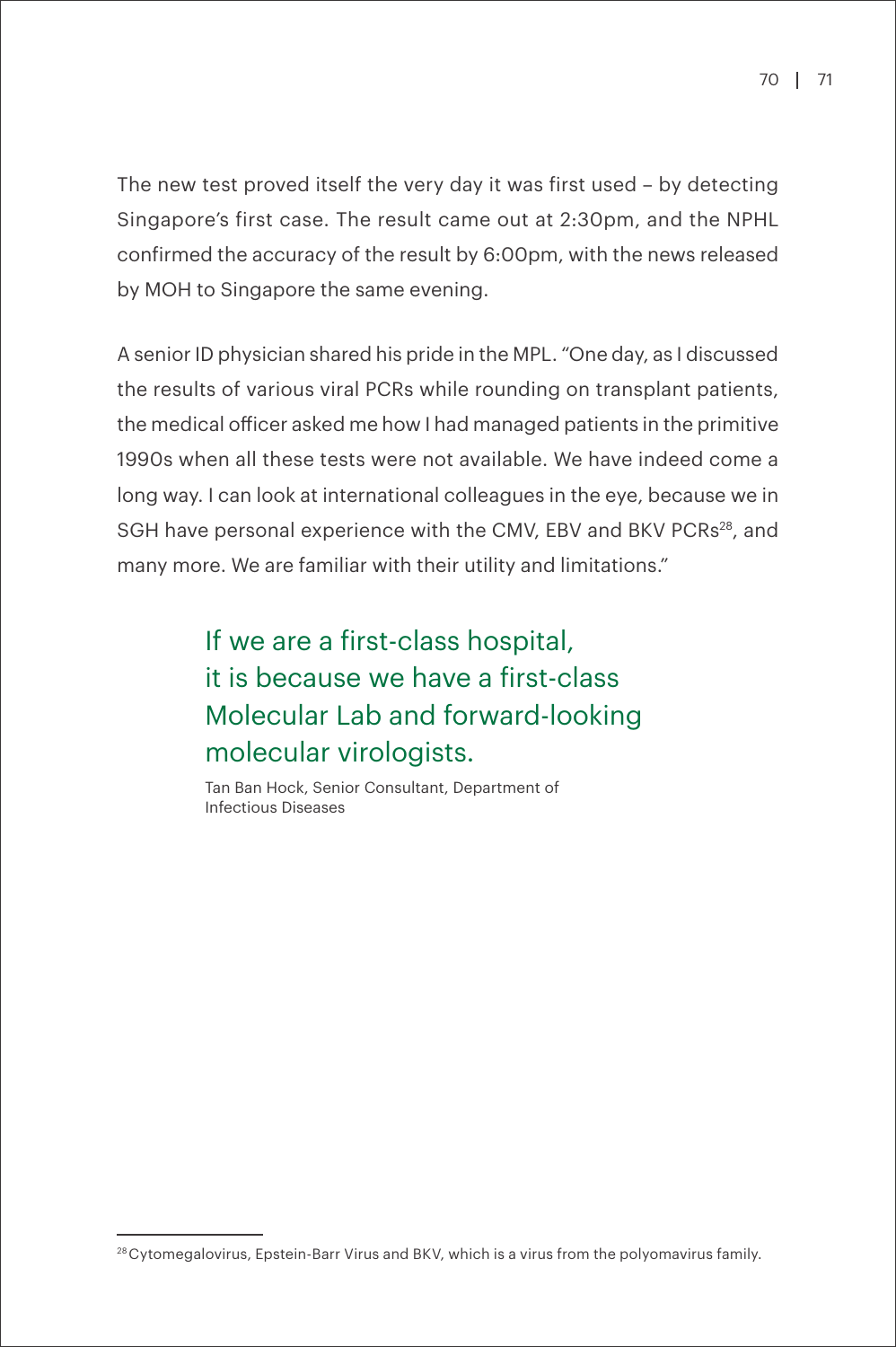## **RACE TO DEVELOP A PCR TEST**

#### **30 December 2019**

## . . . . . .

ProMED post on four cases of pneumonia of unknown cause in Wuhan noticed by SGH molecular virologist.

#### **2 January 2020**

# **. . . . . . .**

MOH sent circular laying down criteria for a suspect case of the novel infection and instructed that samples from such patients be sent to the National Public Health Laboratory (NPHL).

#### **20 January 2020**

MPL modified and validated the PCR assay to be fit for clinical use.

. . . . . .

#### **17 January 2020**

**. . . . . . .** 

SGH MPL ordered primers and probes. For positive controls, MPL planned to use RNA extracts of SARS-CoV from their archives.

#### **23 January 2020**

## . . . . . .

The PCR assay for the novel coronavirus was ready for clinical use.

## **2:30pm**

In its maiden run, the new test detected Singapore's first case of COVID-19, a patient from China admitted to SGH the day before.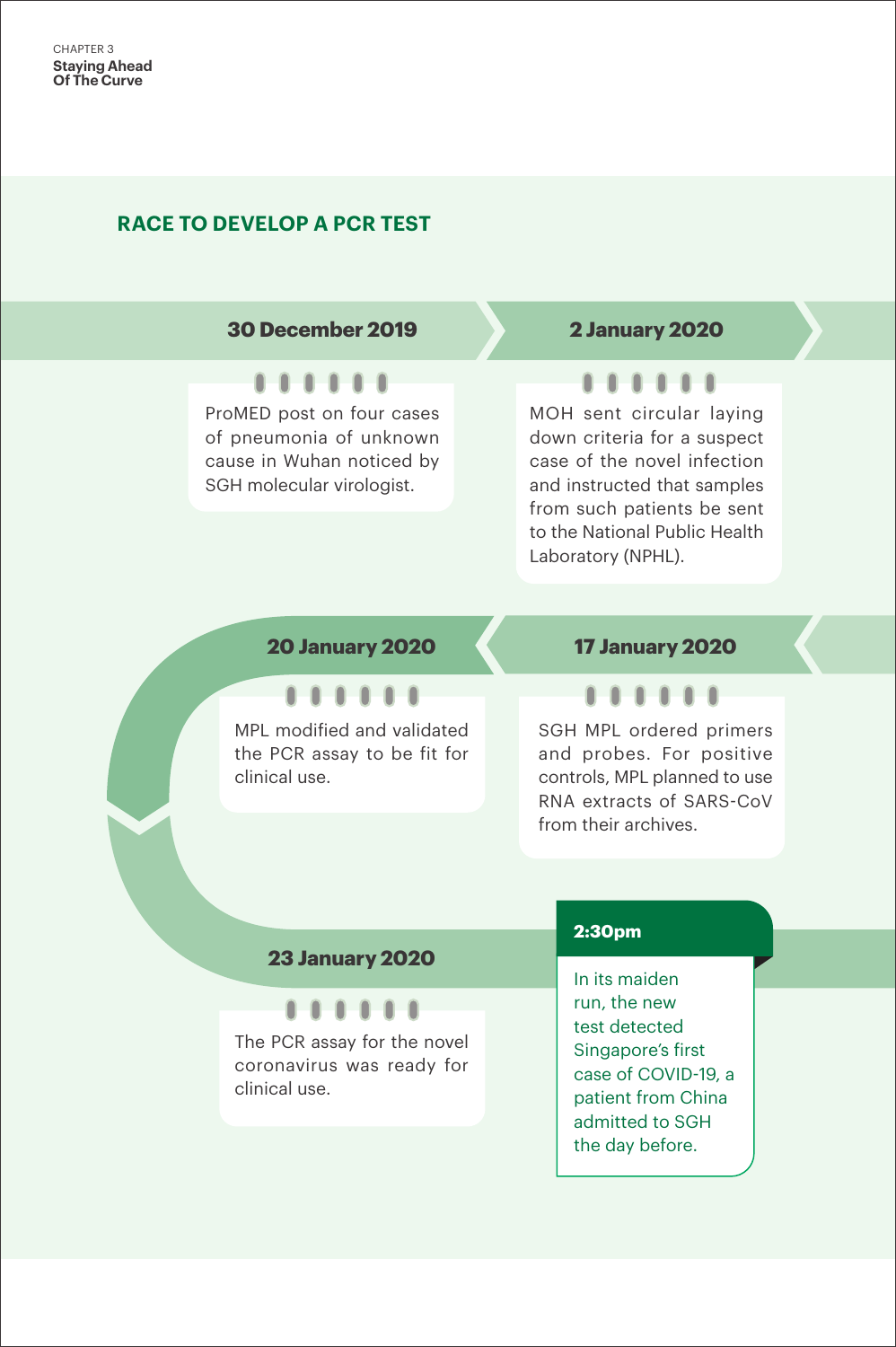#### **8 January 2020**

Chinese scientists reported finding a novel coronavirus from the affected patients.

. . . . . .

#### **11 January 2020**

**......** 

The complete genome of the novel coronavirus was made publicly available by Chinese scientists. It had about 80% genetic similarity with SARS-CoV which caused the SARS outbreak.

#### **15 January 2020**

#### **13 January 2020**

**......** 

 $\blacksquare$ 

Cases were reported in Thailand and Japan. The urgency of developing a diagnostic test was growing.

Real-time PCR protocols were published on the WHO website.

#### **6:00pm**

The NPHL confirmed the result of the SGH test, and MOH released the news to Singapore the same evening.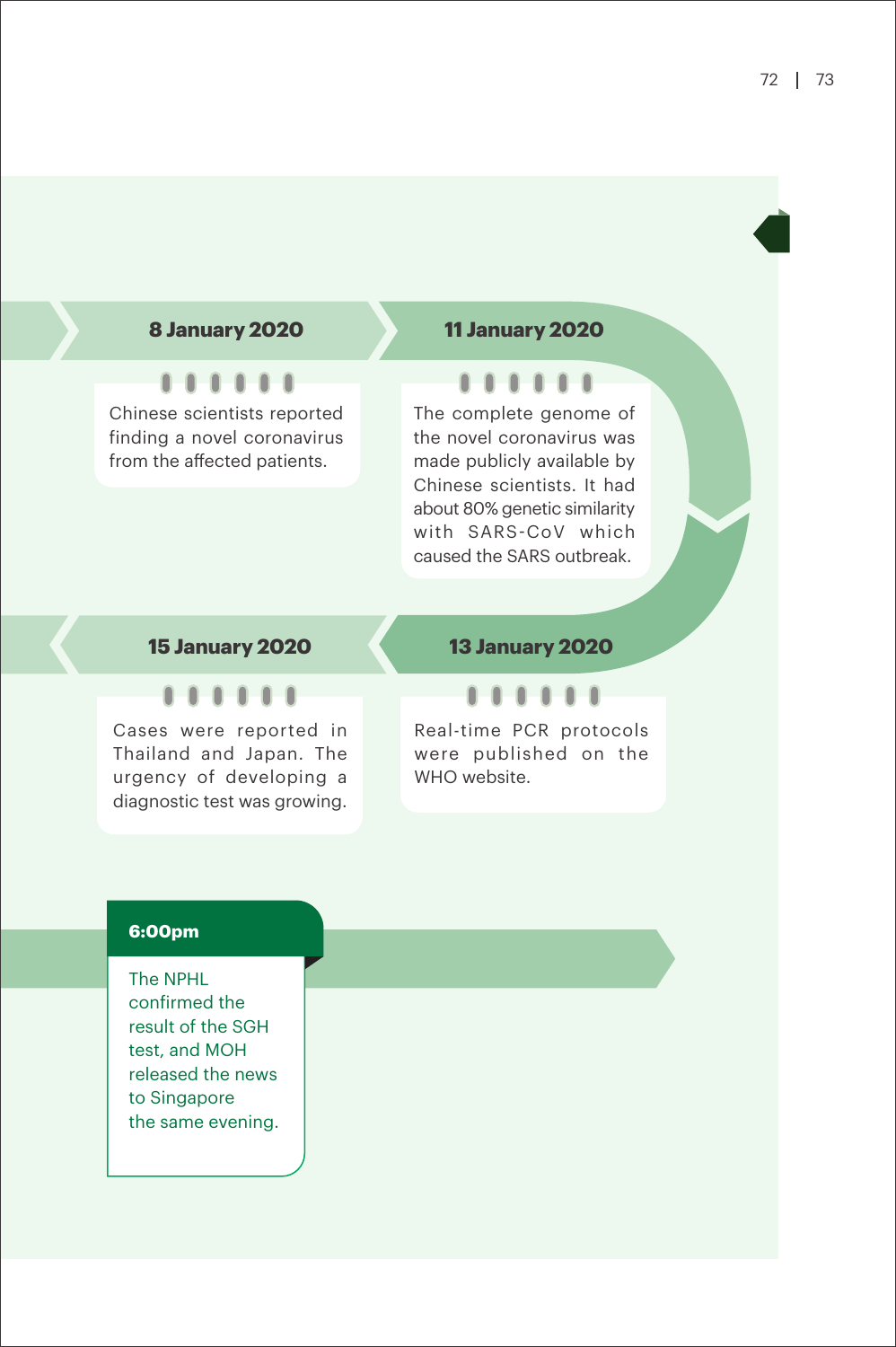## **SECURING RESOURCES**

With our new test, SingHealth<sup>29</sup> was able to keep ahead of the outbreak by detecting the virus in patients who did not meet the official case definition for a suspect case. On 4 February 2020, the first local cases (without travel history) were diagnosed in SGH. This development may have led to changes in the national criteria for calling a patient a suspect case.

After the diagnoses of the first few novel coronavirus patients in Singapore, our senior team met on 28 January 2020. We were then receiving about 40 samples a day from SGH and other SingHealth hospitals. With Europe and USA following quickly behind Asia in the growing outbreak, there was a narrow two- to three-week window to secure sufficient supplies of reagents and consumables before supply chain disruptions came into play. Our most important reagent was the RNA<sup>30</sup> extraction reagent produced in France. SGH had a small stockpile of this reagent which would have lasted a few months if the testing workload remained below 50 samples a day. However, the anticipated demand to support broader screening was estimated at 300 samples a day.

Manpower was another consideration. More staff were required to run these additional tests on top of routine clinical tests. Operating hours had to be extended. Extra medical technologists had to be found and trained at short notice. We reached out to the other laboratories in the Pathology division for reinforcements. Through the support of Division Chairman Tan Puay Hoon<sup>31</sup>, a reserve force appeared. This comprised volunteers from the laboratories of Diagnostic Bacteriology, Virology, Cytology, Immunology and Serology, Cytogenetics and Translational Pathology. Later in the outbreak, the Division of Research also provided researchers to assist with the PCR tests.

#### **LYNETTE OON**

Head and Senior Consultant, Department of Molecular Pathology

<sup>&</sup>lt;sup>29</sup> SGH is part of the SingHealth cluster, which comprises four hospitals, five specialty centres, community hospitals and a chain of polyclinics.

<sup>30</sup>Ribonucleic acid is the genetic material of the coronavirus. Purity and amount of the RNA extracted affect the performance of the downstream PCR tests.

<sup>&</sup>lt;sup>31</sup> Dr Tan Puay Hoon, Chairman, Division of Pathology.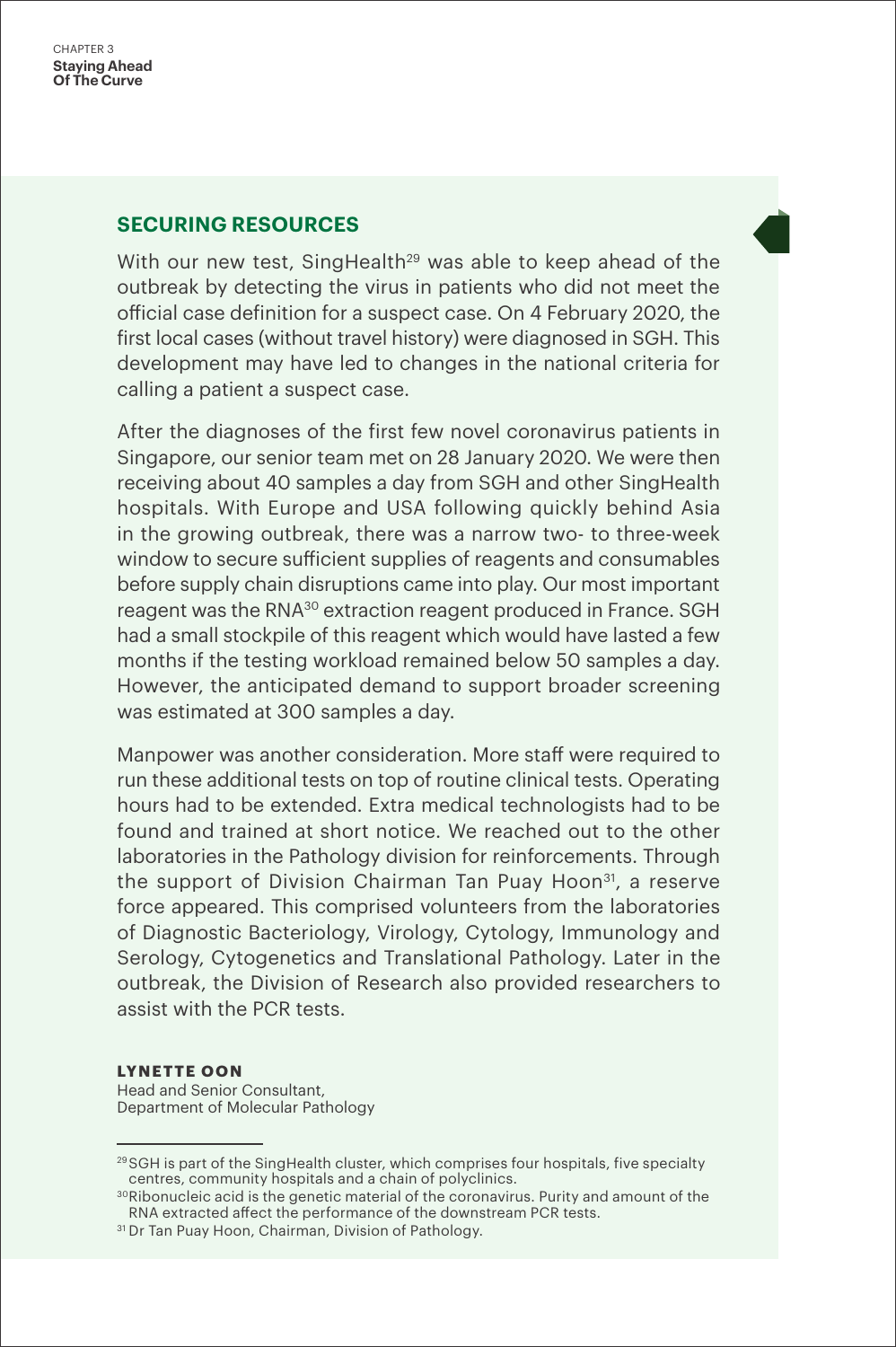More space, preferably on another floor, was needed to implement the split team system so that a second team could continue doing the testing if the first team was stricken by the virus and had to be quarantined. A Virology laboratory was eventually repurposed to run PCR tests.

In early March 2020, MOH mandated further increases in national laboratory testing capacity and asked SGH to double its capacity to 600 samples per day. To manage the increase in specimens, SGH placed an order for three automated nucleic acid extractors but Germany then banned exports of all their extractors and restricted the use of the critical RNA extraction reagent to only Europe.

Kian Sing expressed his worries. "We realised there wasn't any stockpile of the reagent. They were running so low that it was scary how many days of stock were left – nine days. There was now no point getting the new extractors."

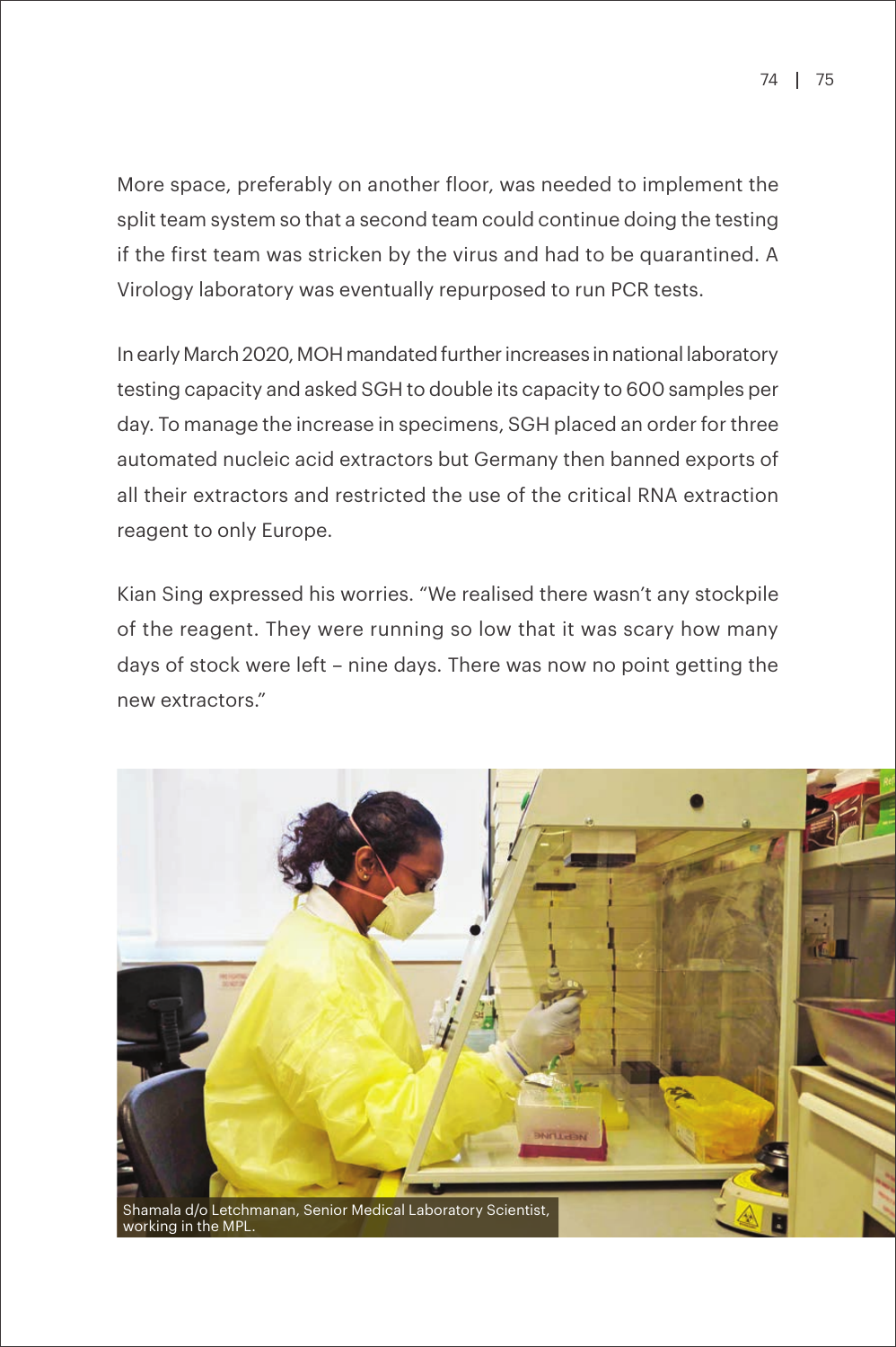Lynette made frantic phone calls to other vendors. Only one vendor had the equipment in Singapore, but it was their demonstration unit. This was the instrument running the first FDA<sup>32</sup> approved SARS-CoV-2 PCR test in the market. It was almost fully automated, capable of a throughput of over 1,000 tests per day. The company was also willing to commit to providing the necessary reagents. There was a catch though – the equipment could not fit into the laboratory because of its size. Measuring 3 metres by 1.3 metres and weighing nearly 1,700 kg, it was a behemoth by laboratory standards. With a growing global waiting list for this instrument, the SGH team had to act fast to find a solution and secure this precious capability. Thankfully, the Immunology Laboratory provided their Immunofluorescence room to house the equipment.

# Within three months of the outbreak, we were processing up to five times more samples. Work was pouring in like torrential rain!

T Shalini, Medical Laboratory Technologist, Molecular Laboratory



<sup>&</sup>lt;sup>32</sup> Food and Drug Administration of the USA, responsible for ensuring the safety and efficacy of drugs and medical devices.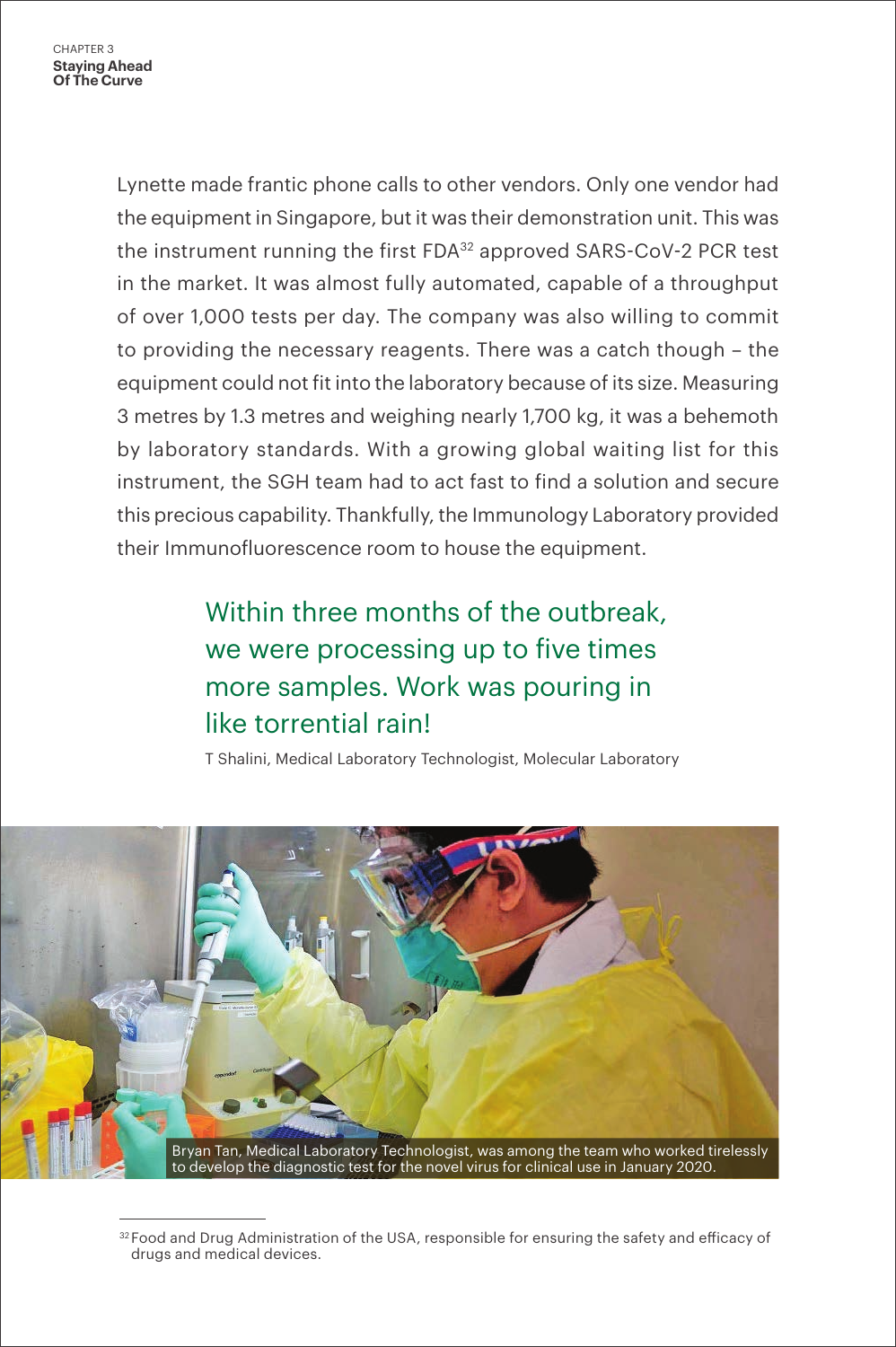The vendor started installing the instrument on 30 March 2020. With outbreaks in the dormitories escalating, validation of the test and training of staff proceeded at breakneck speed. Validation of the test was completed on 10 April, just as the avalanche of samples from the dormitories started. Over the next four months, the laboratory tested up to 1,100 samples a day from dormitories, community care facilities, polyclinics as well as SGH itself. The IT infrastructure was initially unavailable for the dormitory swab operations and hundreds of samples a day came in with handwritten patient details. Lynette was appreciative of the combined team effort. "The rest of the Pathology Division stepped in again – we soon had a platoon of clerical volunteers from our Client and Specimen Management colleagues and Division of Pathology administrative staff. This problem was finally fixed when informatics experts Goh Min Liong<sup>33</sup>, Pamela Tan<sup>34</sup>, and medical administrator Seah Waih Khuen<sup>35</sup> from Pathology came together to provide an automated end-to-end IT solution that enabled external patient details to be incorporated into our systems."

## **Round-the-clock testing**

As the work piled up, and specimens kept coming in, the MPL ran tests continuously, day and night, for months on end. Help came from the Bacteriology Laboratory to run the overnight tests. Medical Laboratory Scientist Eileen Goh<sup>36</sup> appreciated that everyone chipped in during tough times. "We used to work a five-day week, taking turns on Saturdays when the lab opened for half a day. That changed in February 2020 when the lab started operating every day. All of us worked six days a week, taking turns on Sundays and public holidays. Some shifts focused solely on COVID-19, while other staff split their time between the COVID-19 virus and other viruses. Our entire Division of Pathology came together to help the nation in our COVID-19 battle."

<sup>33</sup> Dr Goh Min Liong, Group Chief Medical Informatics Officer, SingHealth.

<sup>34</sup>Pamela Tan, Assistant Director, IT.

<sup>35</sup>Seah Waih Khuen, Senior Manager, Division of Pathology.

<sup>36</sup>Eileen Goh, Medical Laboratory Scientist, Molecular Laboratory.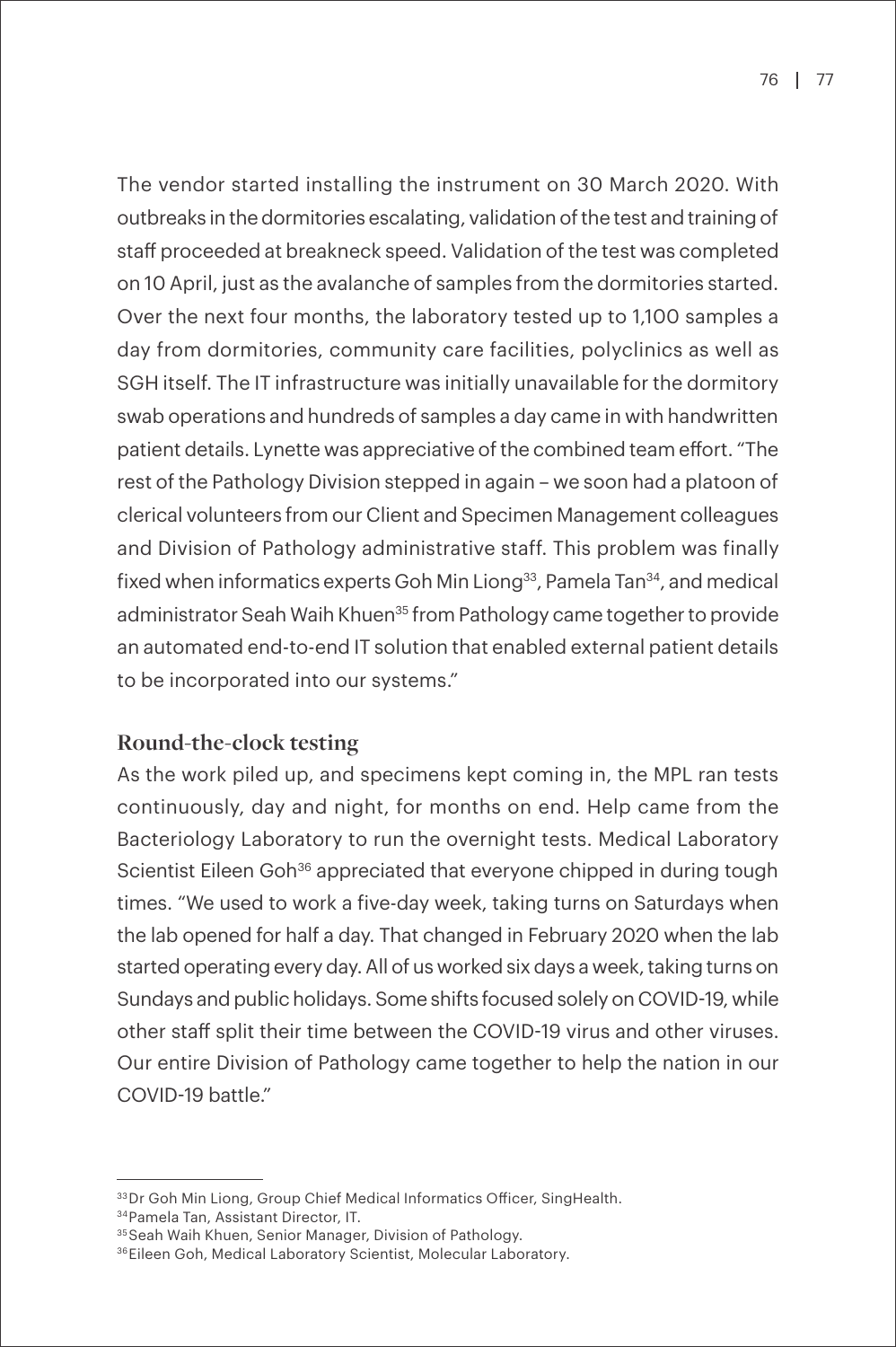## **ERRING ON THE SIDE OF CAUTION**

I was a third-year medical student when my seniors fought against SARS. I remember being wide-eyed as they recounted stories that reflected courage, selflessness and sacrifice. I was determined to emulate them.

As the world plummeted precipitously into uncertain times, I found myself exactly where my seniors stood – as one of the pioneer batch of consultants assigned to the ARI wards in February 2020. I went on to volunteer for a second month because I really enjoyed the camaraderie and wanted to ensure that the work processes were refined as much as possible before I handed over.

When I started in ward 75, I drafted an informal guideline for our team of Respiratory doctors on how to conduct ward rounds in a pandemic. I had been keenly following the Chinese medical literature, and what I read made me doubt the prevailing understanding of the virus' route of transmission, that is, via droplet only. A staff nurse shared with me anecdotes from her ex-colleagues in China – stories that spoke of an unusually contagious virus. I insisted that my team be more cautious. I shared our concerns with Sister Chiew<sup>37</sup>, the ward manager. She listened without prejudice and raised them to the hospital Command Centre promptly. Within days, the minimum PPE was escalated from surgical mask (with gown and gloves) to N95 masks.

Not long after that, the ward picked up the first COVID-19 patient within an ARI ward in SGH. The patient had slipped through screening as she had chosen to hide some critical information, but possibly because of all the precautions we took, none of us in the ward caught the infection from her.

#### **MELVIN TAY**

Senior Consultant, Department of Respiratory and Critical Medicine

*Melvin diagnosed the first positive case in an ARI ward. He subsequently developed fever, but thankfully tested negative for COVID-19.*

<sup>37</sup> Chiew Siew Fong, Senior Nurse Manager, Ward 75 (Orthopaedics). She found herself running a medical ward when her ward was converted into an ARI ward.